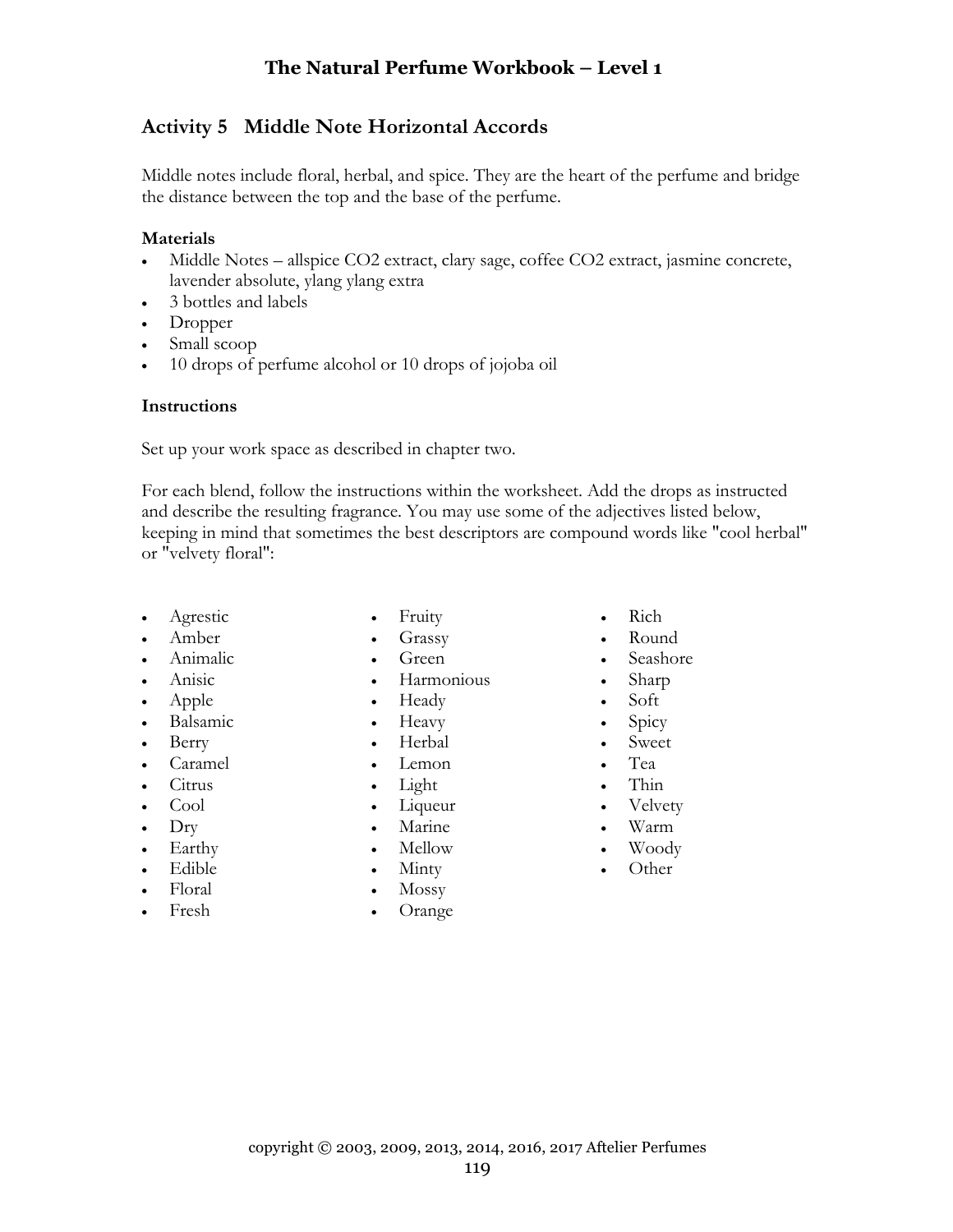## **The Natural Perfume Workbook – Level 1**

Blend 4 Jasmine, Ylang Ylang, Allspice CO2 extract

**Step 1:** Label a bottle **Blend 4**. Put 10 drops of perfume alcohol or 10 drops of jojoba oil into a bottle to dilute the blend. Add two drops each of jasmine and ylang ylang. Write down what happens when they are blended together.

(Note: 2 drops of jasmine concrete is equal to a small pea.)

| <b>Middle Notes</b>      | Blend 4A:   | <b>Blend Results</b> |
|--------------------------|-------------|----------------------|
|                          | Drop Number |                      |
| Allspice CO2 extract     |             |                      |
| Clary sage               |             |                      |
| Coffee CO2 extract       |             |                      |
| Jasmine concrete         | ↑           |                      |
| $\Box$ Lavender absolute |             |                      |
| Ylang ylang extra        |             |                      |

**Step 2: Add** two more drops of ylang ylang into the same bottle, and take note of the difference in the blend.

| <b>Middle Notes</b>         | Blend 4B:<br><b>Total Drop</b><br>Number | <b>Blend Results</b> |
|-----------------------------|------------------------------------------|----------------------|
| $\Box$ Allspice CO2 extract |                                          |                      |
| Clary sage                  |                                          |                      |
| $\Box$ Coffee CO2 extract   |                                          |                      |
| Iasmine concrete<br>☑       |                                          |                      |
| Lavender absolute           |                                          |                      |
| Ylang ylang extra<br>⊻      |                                          |                      |

**Step 3: Add** one drop of allspice into the same bottle, and take note of the difference in the blend.

| <b>Middle Notes</b>              | Blend 4C:<br><b>Total Drop</b><br>Number | <b>Blend Results</b> |
|----------------------------------|------------------------------------------|----------------------|
| $\boxtimes$ Allspice CO2 extract |                                          |                      |
| Clary sage                       |                                          |                      |
| Coffee CO2 extract               |                                          |                      |
| ∇<br>Jasmine concrete            | 2                                        |                      |
| Lavender absolute                |                                          |                      |
| Ylang ylang extra                |                                          |                      |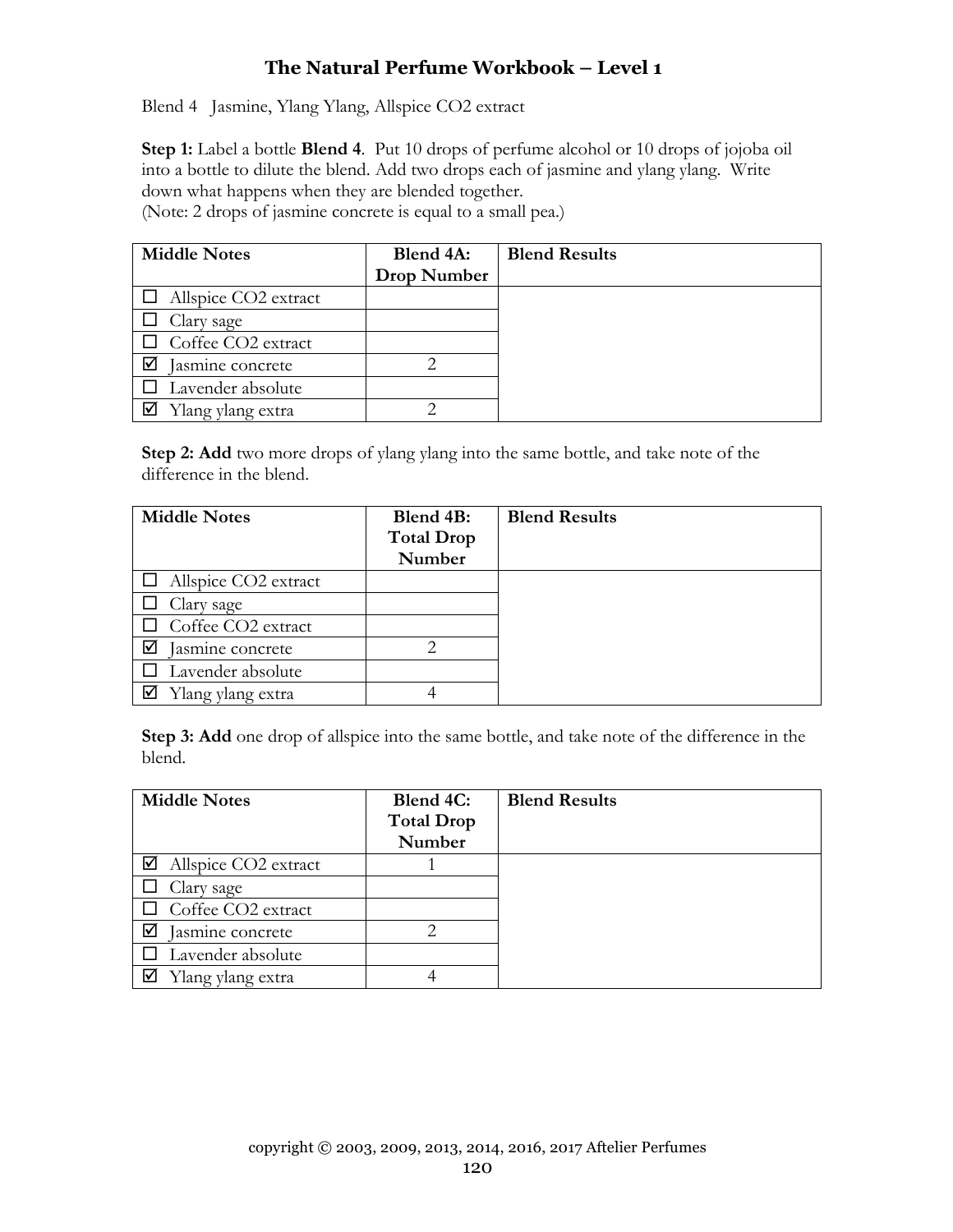## **The Natural Perfume Workbook – Level 1**

Blend 5 Clary Sage, Lavender Absolute, Coffee CO2 extract

**Step 1:** Label a bottle **Blend 5**. Put 10 drops of perfume alcohol or 10 drops of jojoba oil into a bottle to dilute the blend. Add two drops each of clary sage and lavender absolute. Write down what happens when they are blended together.

| <b>Middle Notes</b>         | Blend 5A:<br>Drop Number | <b>Blend Results</b> |
|-----------------------------|--------------------------|----------------------|
| $\Box$ Allspice CO2 extract |                          |                      |
| Clary sage                  | 2.                       |                      |
| $\Box$ Coffee CO2 extract   |                          |                      |
| Iasmine concrete            |                          |                      |
| Lavender absolute           |                          |                      |
| Ylang ylang extra           |                          |                      |

**Step 2: Add** two more drops of clary sage into the same bottle, and take note of the difference in the blend.

| <b>Middle Notes</b>         | Blend 5B:<br><b>Total Drop</b> | <b>Blend Results</b> |
|-----------------------------|--------------------------------|----------------------|
|                             | Number                         |                      |
| $\Box$ Allspice CO2 extract |                                |                      |
| ☑<br>Clary sage             | 4                              |                      |
| Coffee CO2 extract          |                                |                      |
| Jasmine concrete            |                                |                      |
| ☑<br>Lavender absolute      | ာ                              |                      |
| Ylang ylang extra           |                                |                      |

**Step 3: Add** one drop of coffee into the same bottle, and take note of the difference in the blend.

| <b>Middle Notes</b>         | Blend 5C:<br><b>Total Drop</b> | <b>Blend Results</b> |
|-----------------------------|--------------------------------|----------------------|
|                             | Number                         |                      |
| $\Box$ Allspice CO2 extract |                                |                      |
| Clary sage                  |                                |                      |
| Coffee CO2 extract          |                                |                      |
| asmine concrete             |                                |                      |
| Lavender absolute           | ◠                              |                      |
| Ylang ylang extra           |                                |                      |